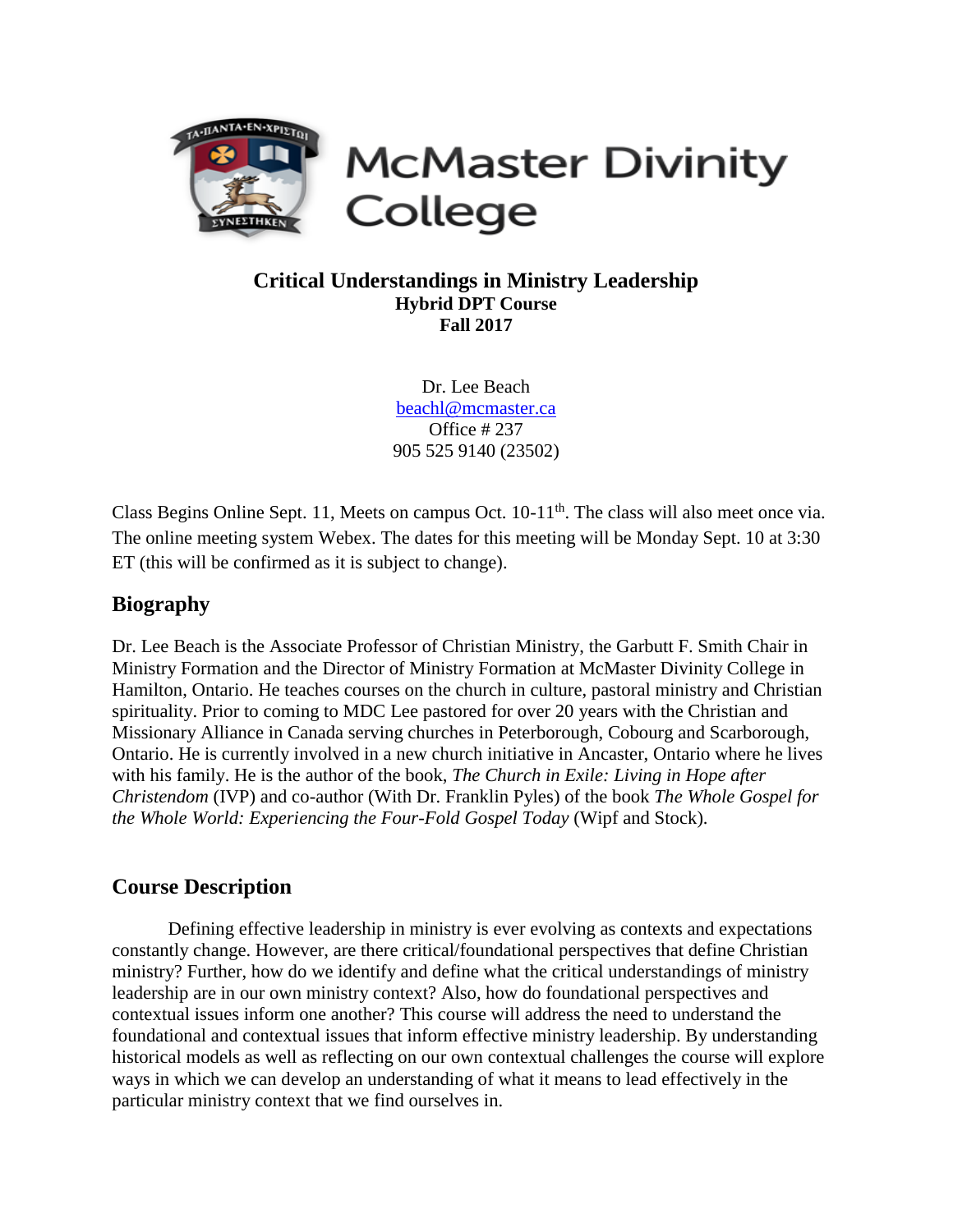As a hybrid course we will be using a course shell provided by McMaster Universities, Avenue to Learn as well as other online technology. Information about accessing and using these sites will be provided prior to the beginning of the course and/or as needed.

# **Learning Goals:**

## **Knowing:**

1. Students will gain an initial knowledge of the practice - led research method.

2. Students will gain understanding of the contextual nature of ministry, both locally and globally, and how the work of ministry is to respond to and work within a particular context.

3. Students will develop a deeper understanding of specific challenges in contemporary ministry and how reflective leadership is crucial to addressing these challenges.

## **Being**

1. Students will have the opportunity to evaluate their own cultural situatedness and how their own understanding of the world is influenced by it.

2. Students will gain insight into how their work in ministry is a response to the questions and needs of their time and context and how living into this reality is part of the ministerial calling.

## **Doing**

1. Students will grow in their ability to present their ideas to a group of peers and receive critical feedback from that group.

2. Students will develop a practical response to a leadership challenge within their own ministry context.

3. Students will identify specific cultural and contextual issues that affect their practice of ministry and develop effective responses to them.

A core value of our class is that it is a "learning community," designed to be a place where each member of the community can grow through positive affirmation and constructive input. We should all come to the community as people in process, open to be deconstructed and formed through our mutual learning experience.

As professor it is my responsibility to empower each class member as a learner by treating each student with respect and dignity. I come to position myself as a fellow learner in the community and to offer information, reflection, experience and questions for us to reflect on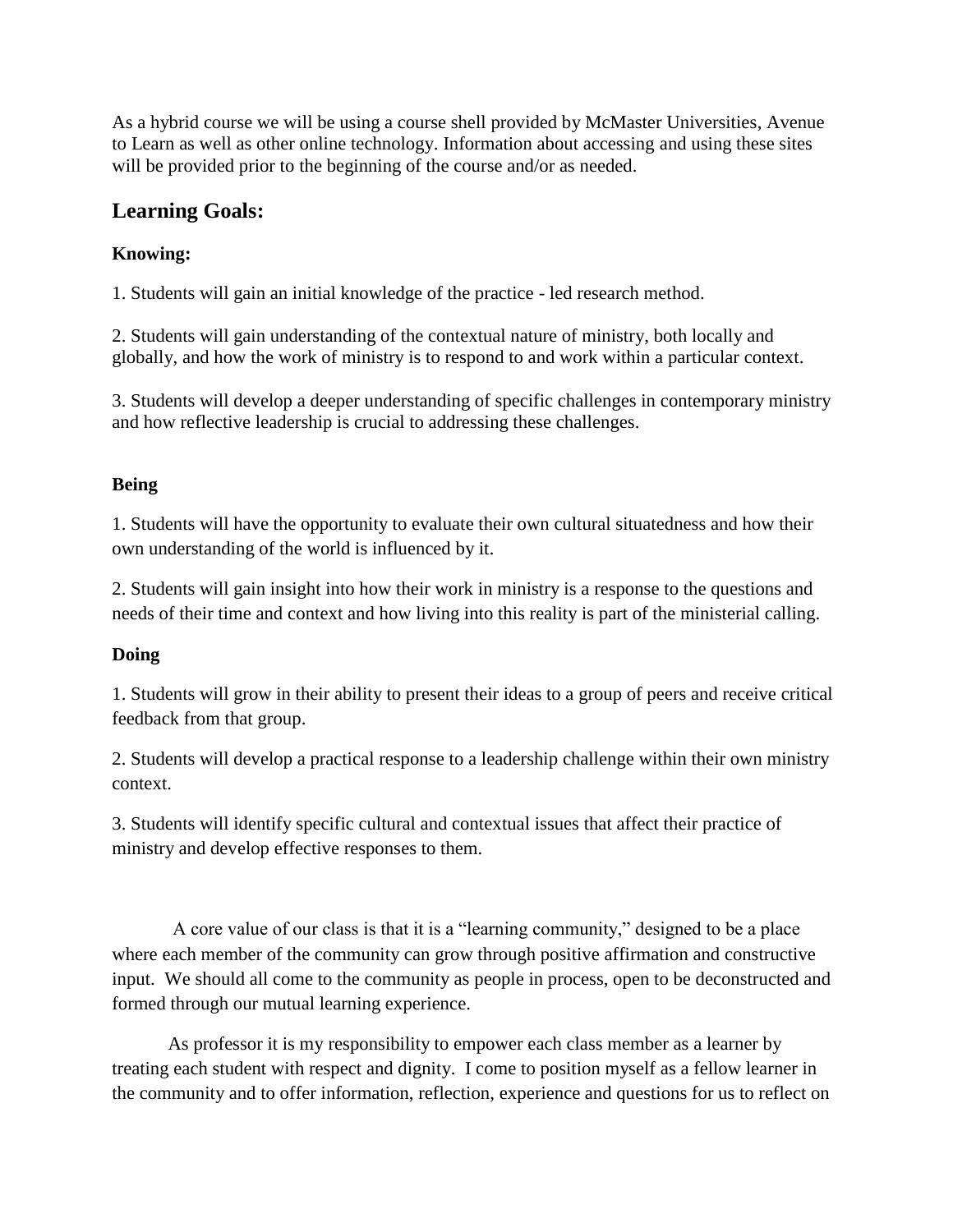together. Further, it is my responsibility to give good evaluation and feedback to your thinking, both as you offer it to the class in our discussions and through written work so that your growth through this class can be maximized as a result of our collaboration.

As a responsible member of our learning community you will be expected to commit yourself to the class throughout the semester that we are together. This means that in our class interactions you will endeavor to treat all members of our class with respect and dignity. Your presence is necessary for our community (that is our class) to function at an optimal level, therefor it is expected that each student will be "present" in the online aspect of the course and in attendance for the face to face aspect of the course Oct.  $10 \& 11$ . Assignments should be handed in on time and in good order, ideally on or before the due date specified in this syllabus. All assignments handed in after the due date will be subject to a penalty of 2% for each day (including weekends) late. Assignments can be submitted via. Email to the instructor's email address as provided at the top of this syllabus. (please use word formatting).

I am not only available but also welcome and enjoy connections with each of you outside class time. If you would like to meet together in person or via Skype please feel free to make an appointment with me for a time that works for both of us.

# **Required Reading**

Bowen, John P. (editor). *The Missionary Letters of Vincent Donovan, 1957-1973.* Eugene, OR: Pickwick, 2011.

Reimer, Sam and Wilkinson, Michael. *A Culture of Faith: Evangelical Congregations in Canada.* Montreal & Kingston: McGill-Queens, 2015.

Thiessen, Joel. *The Meaning of Sunday: The Practice of Belief in a Secular Age.* Montreal-Kingston: McGill-Queens, 2015.

Marti, Gerardo and Ganiel, Gladys. *The Deconstructed Church: Understanding Emerging Christianity.* Oxford: Oxford University Press, 2014.

## **Suggested Text**

Miller-McLemore, Bonnie (editor). *The Wiley Companion to Practical Theology.* West Sussex: Wiley Blackwell, 2014.

**\***A bibliography with resources for further reading and research will be provided on the class site the first week of class.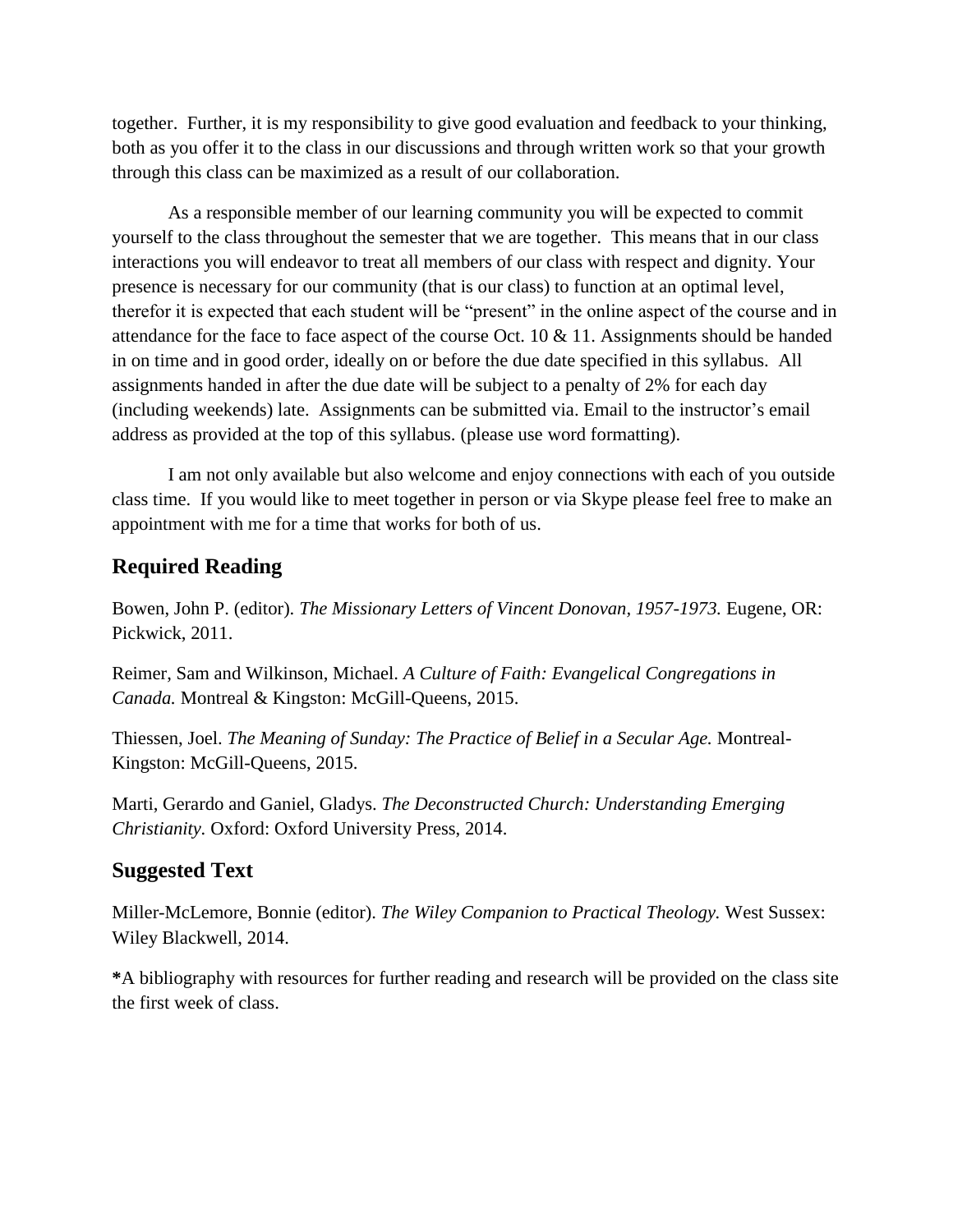## **Assignments**

#### **1. Practice Led- Research Description Paper**

Foundational to the Doctor of Practical Theology Degree is the discipline of practice led research (PLR). As a core course in the DPT this class will help students develop an initial understanding of this unique approach to research. Students will write an introductory understanding of practice led research that covers the philosophy behind and the unique features of this approach to research. The paper should offer a definition of PLR, demonstrate an acquaintance with some of the literature on the subject by noting how various sources contribute to the field, and provide an overview of some of the key features that are part of a practice led research project.

**The paper will be due Oct. 10, 2017. This paper should be approximately 2000 words and will constitute 20% of the overall course grade.**

#### **2. Class Presentation: Contextual Analysis**

Students will choose a cultural artefact that provides insight into the place of Christianity and/or the church in contemporary North American culture and present it to the class for discussion during out face to face class meeting on Oct. 11<sup>th</sup>. Examples of an artefact could be a current news story, an article, a scene from a movie or t.v. show, lyrics from a song, or even a personal encounter of some sort. The presentation should offer an analysis of how the artefact represents the place of Christian faith in contemporary culture and should include at least two questions for the class that will help to provide a springboard for class discussion.

## **Class presentations will take place on Oct. 11th They should be aprox. 20 minutes in length and will constitute 10% of the course grade.**

#### **3. Learning from the Practices of a Historic Christian Leader: Paper and Presentation**

All theology is contextual and all effective ministry must be a response to the context in which it happens. This is true today and has been true in the church since its inception. This assignment will ask each student to choose a historic Christian leader from the past and write a paper that reflects on how that leader was shaped by and was responsive to their ministry context. The paper should offer a brief overview of the leader's work, describe the external factors that drove their work, how their work was influenced by their context, how their work was a response to the needs of the church and society in their time and what lessons contemporary leaders can learn from them. The student will also "present" the paper in a one on one meeting with the instructor (via. Skype, or another online meeting system). This "presentation" will largely be an interaction with the instructor where the main findings of your paper will be discussed. The goal of this assignment is to help you understand how these important figures in Christian history were all "practice - led" researchers. That is, they were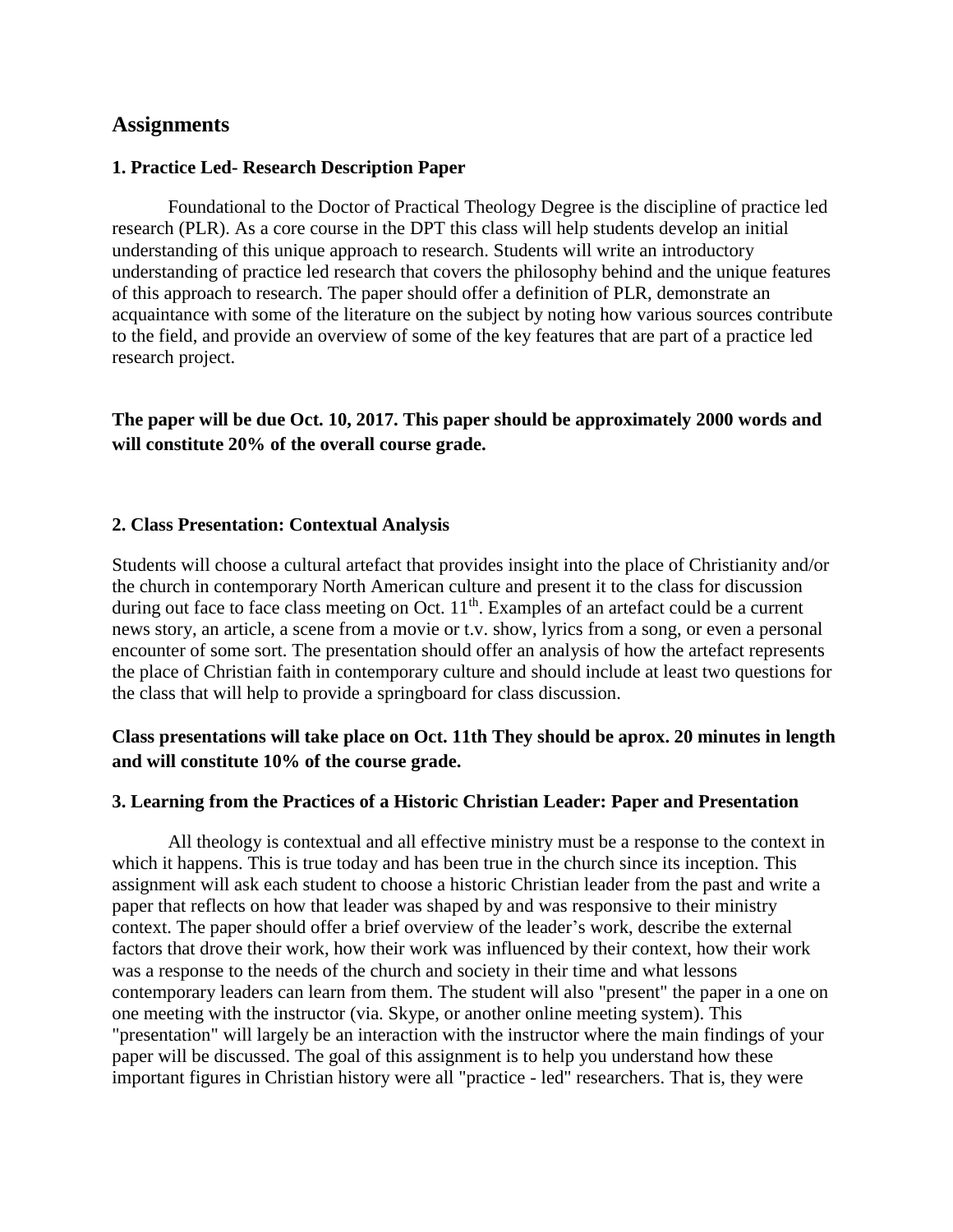people whose larger theological interests and contributions were all directed by their engagement in ministry and their experience within a particular social and ecclesial context.

**The paper should be approximately 4000 words, it is due Oct. 31, 2016 and will constitute 25% of the course grade. The one on one discussion with the instructor can occur anytime after the paper has been submitted. Your grade will not be finalized until the meeting has taken place. Please contact the instructor to arrange a time that is convenient for both of us.** 

## **4. Understanding the Challenge of Contemporary Ministry Leadership**

For this paper the student will choose a specific challenge or question that you have regarding contemporary Christian ministry that is connected to your own practice of ministry. Ideally the question will have a connection to your overall dissertation research project. The paper will address this topic by exploring the questions that it raises and challenges it presents both theologically and practically. The paper should move in four distinct stages; first, it should explain the practice - led methodology that you will use in the paper. Second, the paper should provide an in-depth exploration of the problem/question as it pertains to the practice of ministry in the particular context that it is situated in. Third an engagement with the question/problem from both theoretical and practical perspectives should be provided, this includes offering analysis that emanates from both secondary analysis (i.e. literature based research) as well as primary analysis (i.e. reflection on your own experience). These two research components should be brought into conversation with each other so that they provide a seamless, rigorous response to the problem/question under consideration in the paper. Fourth, the paper should move to response, providing insight into how the problem/question can be adequately addressed within a contemporary ministry context. The paper will also form the basis for a class presentation as it will be posted in an online forum and the class will interact with the paper by posting responses, constructive critiques and questions. You will be expected to interact with the comments for one week after the paper is posted.

**A presentation schedule (including due dates for each paper) will be determined during the first week of the semester. Depending on the size of the class, one or two papers a week will be posted for discussion beginning the week of Nov. 6th .** 

**The paper should be approximately 5000 words in length and will constitute 30% of the course grade.**

## **5. Participation**

As a doctoral level course it is expected that students will make engagement with peers a high priority in their learning. As an online/hybrid class this kind of commitment to participation is absolutely essential to the ethos and overall quality of the course. Thus, students will be graded on their participation based on the quality and frequency of their online participation.

## **Class participation will constitute 15% of the course grade.**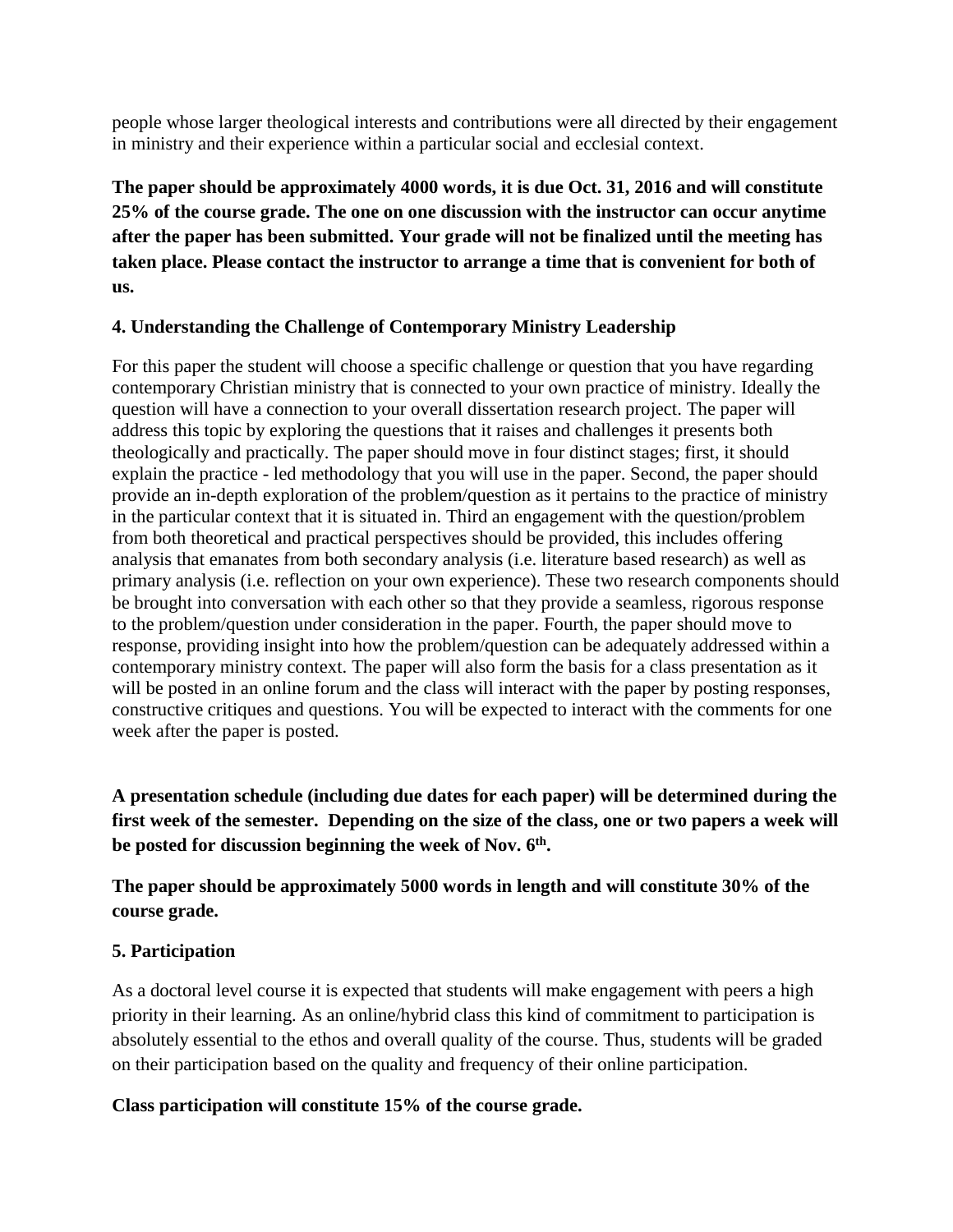# **Course Outline**

# **Course Introduction: WebEx class meeting, Sept. 10 3:30 pm ET** *(week One) \*details will be provided*

- Course overview, introductions

## **Section One: Introducing Practice - Led Research** *(Week one - two)*

- Online Presentation: Introducing Practice-Led Research and its relationship to Practical Theology (2 parts)

- Online Presentation: Research approaches and options in PLR (w/ Dr. Kelvin Mutter)

- On line discussion forum based on these two presentations (week two).

S**ection Two: Reading our Context, Global Perspectives and Contemporary Leadership in Ministry** *(Week three - eight)*

**-** Online Presentation: The Shape of Ministry leadership: Context and Content (Post-Christendom and the Challenge of Contemporary Ministry) (2 Parts).

- Online discussion forum based on these presentations (Week three)

- Online discussion forum on the book *The Missionary Letters of Vincent Donovan 1957-1973.*  (week four)

- - - - - - - - - - - - - - - - - - - -

- In class Lecture: Ministry as Theological Leadership: Embodying the Gospel through Practice (Oct. 10)

- In class Lecture: Global Christianity: Understanding the shape of Christianity in the 21st Century and its impact on Contemporary ministry (Oct. 10)

- In class book discussion on *The Meaning of Sunday* and *A Culture of Faith* (Oct. 10 or 11)

- In class student presentations of the assignment *Contextual Analysis* (Oct. 11)

- - - - - - - - - - - - - - - - - - - - -

- Week 6 (Oct. 16 – 20) will be our "reading week" (no class content)

- On line Presentation: Critical Understandings in Ministry Leadership: The Future of Evangelical Theology and Ministry (Week 7)

- On line discussion forum on the book *The Deconstructed Church*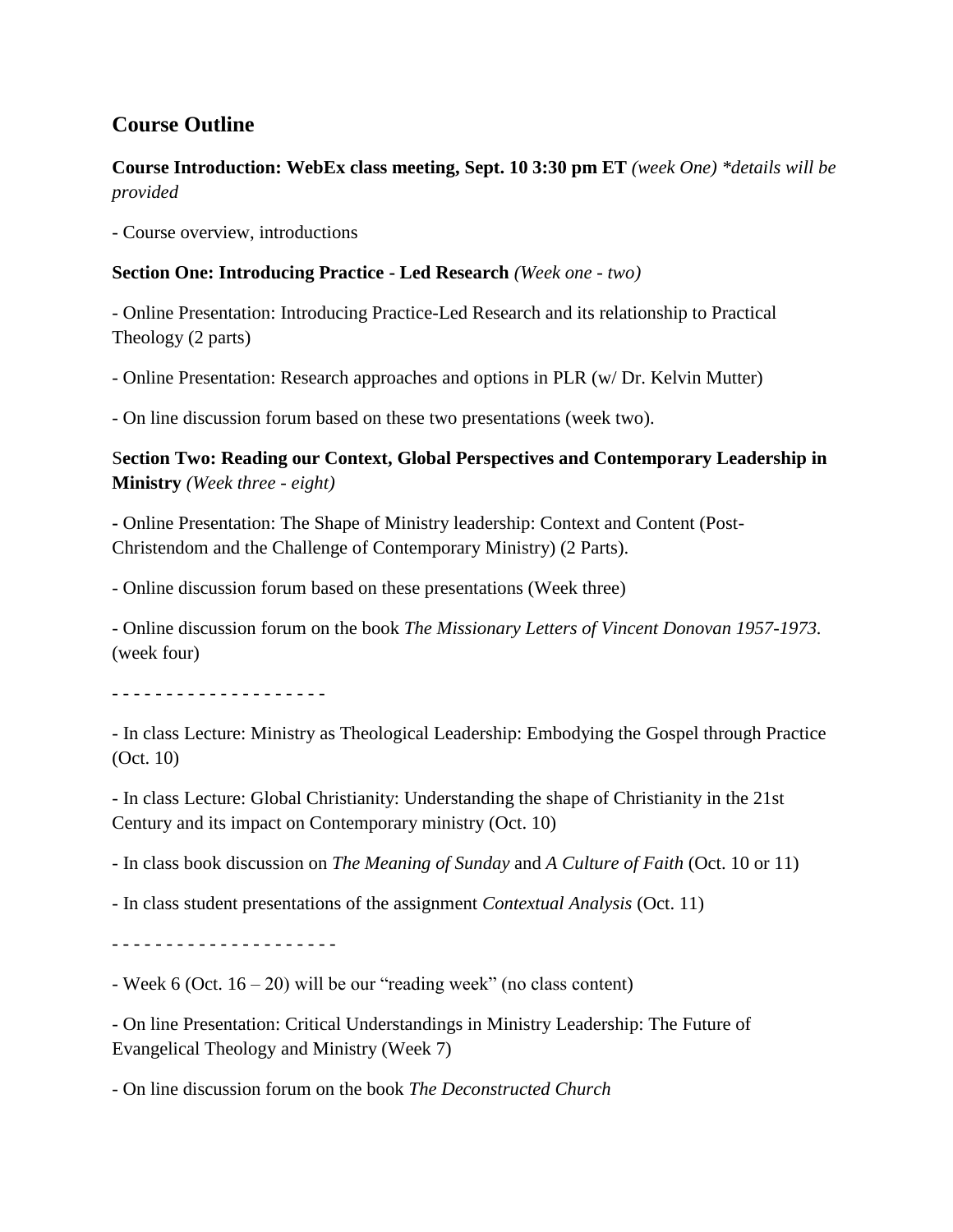## **Section Three: Class Presentations** *(Week nine - fourteen)*

The presentation schedule will be determined the first week of class. One or two papers will be posted each week and the class will interact with them for the balance of the week.

## **Additional notes:**

#### A. Textbook Purchase

All required textbooks for this class are available from the College's book service, READ On Bookstore, Room 145, McMaster Divinity College. Texts may be purchased on the first day of class. For advance purchase, you may contact READ On Bookstore, 5 International Blvd, Etobicoke,Ontario M9W 6H3 : phone 416.620.2934; fax 416.622.2308; email [books@readon.ca.](mailto:books@readon.ca) Other book services may also carry the texts.

#### B. Academic Honesty

Academic dishonesty is a serious offence that may take any number of forms, including plagiarism, the submission of work that is not one's own or for which previous credit has been obtained, and/or unauthorized collaboration with other students. Academic dishonesty can result in severe consequences, e.g., failure of the assignment, failure of the course, a notation on one's academic transcript, and/or suspension or expulsion from the College. Students are responsible for understanding what constitutes academic dishonesty. Please refer to the Divinity College Statement on Academic Honesty ~

<http://www.mcmasterdivinity.ca/programs/rules-regulations>

## C. Gender Inclusive Language

McMaster Divinity College uses inclusive language for human beings in worship services, student written materials, and all of its publications. In reference to biblical texts, the integrity of the original expressions and the names of God should be respected. The NRSV and TNIV are examples of the use of inclusive language for human beings. It is expected that inclusive language will be used in chapel services and all MDC assignments.

## D. Style

All stylistic considerations (including but not limited to questions of formatting, footnotes, and bibliographic references) must conform to the McMaster Divinity College Style Guidelines for